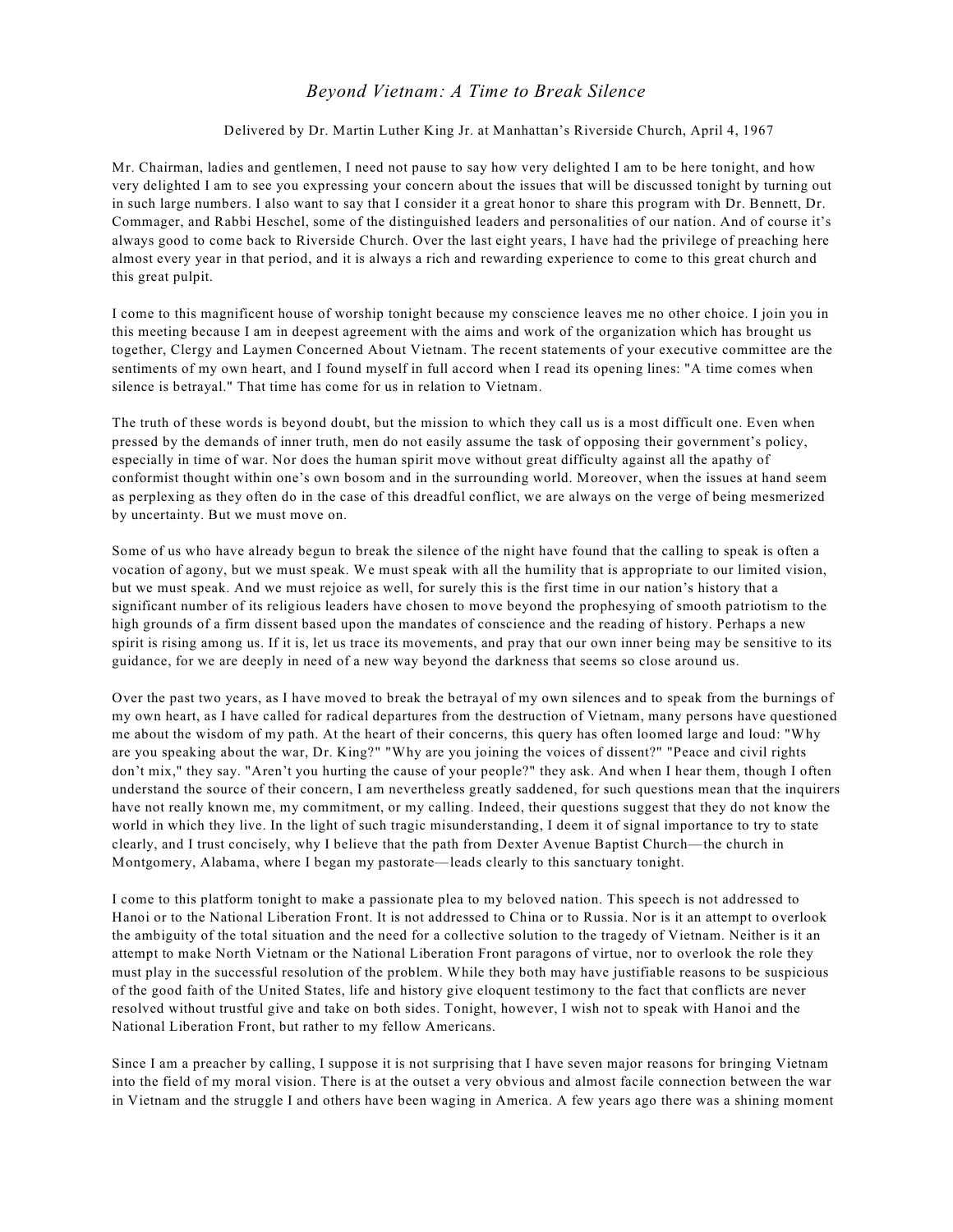in that struggle. It seemed as if there was a real promise of hope for the poor, both black and white, through the poverty program. There were experiments, hopes, new beginnings. Then came the buildup in Vietnam, and I watched this program broken and eviscerated as if it were some idle political plaything of a society gone mad on war. And I knew that America would never invest the necessary funds or energies in rehabilitation of its poor so long as adventures like Vietnam continued to draw men and skills and money like some demonic, destructive suction tube. So I was increasingly compelled to see the war as an enemy of the poor and to attack it as such.

Perhaps a more tragic recognition of reality took place when it became clear to me that the war was doing far more than devastating the hopes of the poor at home. It was sending their sons and their brothers and their husbands to fight and to die in extraordinarily high proportions relative to the rest of the population. We were taking the black young men who had been crippled by our society and sending them eight thousand miles away to guarantee liberties in Southeast Asia which they had not found in southwest Georgia and East Harlem. So we have been repeatedly faced with the cruel irony of watching Negro and white boys on TV screens as they kill and die together for a nation that has been unable to seat them together in the same schools. So we watch them in brutal solidarity burning the huts of a poor village, but we realize that they would hardly live on the same block in Chicago. I could not be silent in the face of such cruel manipulation of the poor.

My third reason moves to an even deeper level of awareness, for it grows out of my experience in the ghettos of the North over the last three years, especially the last three summers. As I have walked among the desperate, rejected, and angry young men, I have told them that Molotov cocktails and rifles would not solve their problems. I have tried to offer them my deepest compassion while maintaining my conviction that social change comes most meaningfully through nonviolent action. But they asked, and rightly so, "What about Vietnam?" They asked if our own nation wasn't using massive doses of violence to solve its problems, to bring about the changes it wanted. Their questions hit home, and I knew that I could never again raise my voice against the violence of the oppressed in the ghettos without having first spoken clearly to the greatest purveyor of violence in the world today: my own government. For the sake of those boys, for the sake of this government, for the sake of the hundreds of thousands trembling under our violence, I cannot be silent.

For those who ask the question, "Aren't you a civil rights leader?" and thereby mean to exclude me from the movement for peace, I have this further answer. In 1957, when a group of us formed the Southern Christian Leadership Conference, we chose as our motto: "To save the soul of America." We were convinced that we could not limit our vision to certain rights for black people, but instead affirmed the conviction that America would never be free or saved from itself until the descendants of its slaves were loosed completely from the shackles they still wear. In a way we were agreeing with Langston Hughes, that black bard of Harlem, who had written earlier:

*O, yes, I say it plain, America never was America to me, And yet I swear this oath— America will be!*

Now, it should be incandescently clear that no one who has any concern for the integrity and life of America today can ignore the present war. If America's soul becomes totally poisoned, part of the autopsy must read "Vietnam." It can never be saved so long as it destroys the deepest hopes of men the world over. So it is that those of us who are yet determined that "America will be" are led down the path of protest and dissent, working for the health of our land.

As if the weight of such a commitment to the life and health of America were not enough, another burden of responsibility was placed upon me in 1964. And I cannot forget that the Nobel Peace Prize was also a commission, a commission to work harder than I had ever worked before for the brotherhood of man. This is a calling that takes me beyond national allegiances.

But even if it were not present, I would yet have to live with the meaning of my commitment to the ministry of Jesus Christ. To me, the relationship of this ministry to the making of peace is so obvious that I sometimes marvel at those who ask me why I am speaking against the war. Could it be that they do not know that the Good News was meant for all men—for communist and capitalist, for their children and ours, for black and for white, for revolutionary and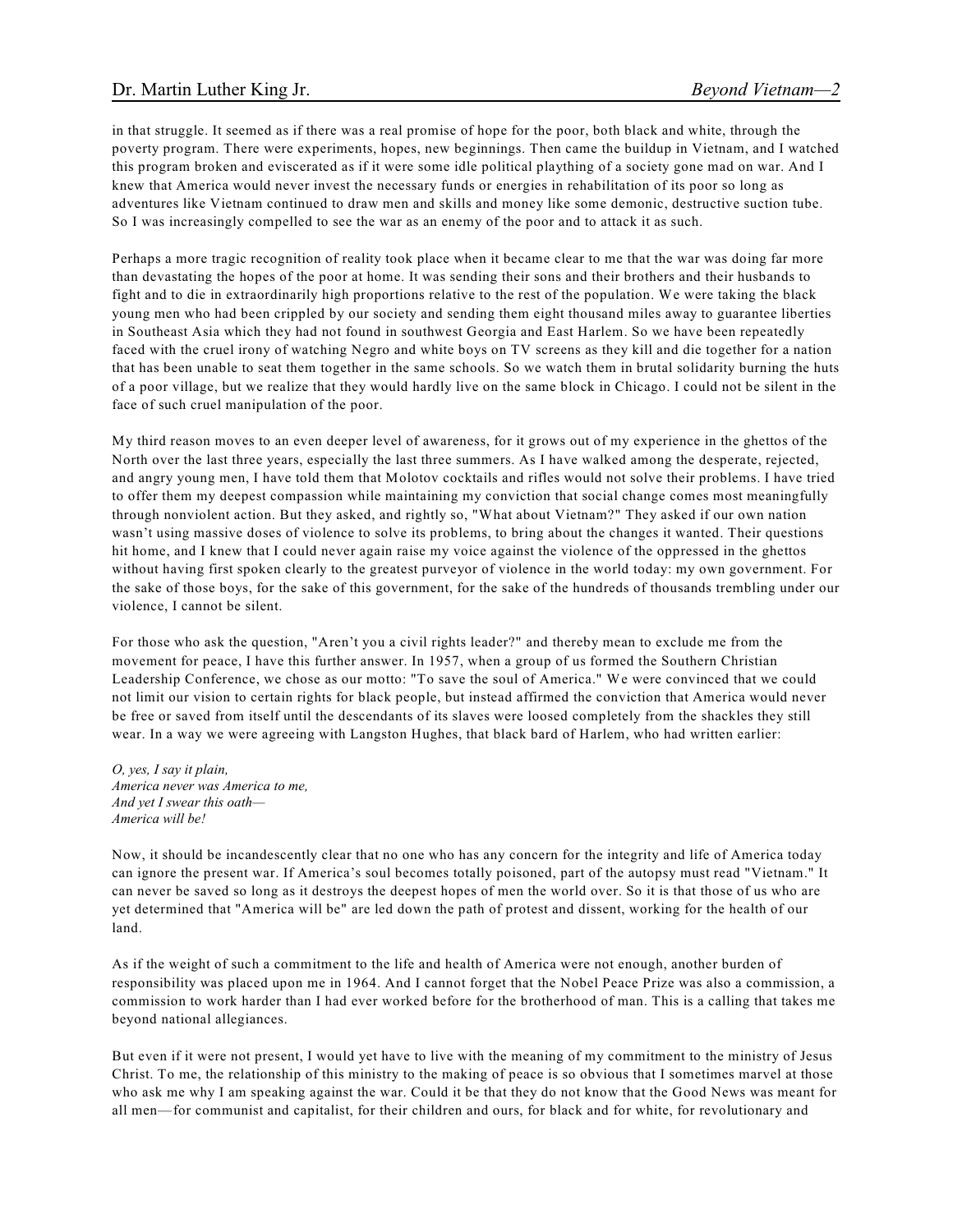conservative? Have they forgotten that my ministry is in obedience to the one who loved His enemies so fully that He died for them? What then can I say to the Vietcong or to Castro or to Mao as a faithful minister of this one? Can I threaten them with death or must I not share with them my life?

Finally, as I try to explain for you and for myself the road that leads from Montgomery to this place, I would have offered all that was most valid if I simply said that I must be true to my conviction that I share with all men the calling to be a son of the living God. Beyond the calling of race or nation or creed is this vocation of sonship and brotherhood. Because I believe that the Father is deeply concerned especially for His suffering and helpless and outcast children, I come tonight to speak for them. This I believe to be the privilege and the burden of all of us who deem ourselves bound by allegiances and loyalties which are broader and deeper than nationalism and which go beyond our nation's self-defined goals and positions. We are called to speak for the weak, for the voiceless, for the victims of our nation, for those it calls "enemy," for no document from human hands can make these humans any less our brothers.

And as I ponder the madness of Vietnam and search within myself for ways to understand and respond in compassion, my mind goes constantly to the people of that peninsula. I speak now not of the soldiers of each side, not of the ideologies of the Liberation Front, not of the junta in Saigon, but simply of the people who have been living under the curse of war for almost three continuous decades now. I think of them, too, because it is clear to me that there will be no meaningful solution there until some attempt is made to know them and hear their broken cries.

They must see Americans as strange liberators. The Vietnamese people proclaimed their own independence in 1954, in 1945 rather, after a combined French and Japanese occupation and before the communist revolution in China. They were led by Ho Chi Minh. Even though they quoted the American Declaration of Independence in their own document of freedom, we refused to recognize them. Instead, we decided to support France in its reconquest of her former colony. Our government felt then that the Vietnamese people were not ready for independence, and we again fell victim to the deadly Western arrogance that has poisoned the international atmosphere for so long. With that tragic decision we rejected a revolutionary government seeking self-determination and a government that had been established not by China—for whom the Vietnamese have no great love—but by clearly indigenous forces that included some communists. For the peasants this new government meant real land reform, one of the most important needs in their lives.

For nine years following 1945 we denied the people of Vietnam the right of independence. For nine years we vigorously supported the French in their abortive effort to recolonize Vietnam. Before the end of the war we were meeting eighty percent of the French war costs. Even before the French were defeated at Dien Bien Phu, they began to despair of their reckless action, but we did not. We encouraged them with our huge financial and military supplies to continue the war even after they had lost the will. Soon we would be paying almost the full costs of this tragic attempt at recolonization.

After the French were defeated, it looked as if independence and land reform would come again through the Geneva Agreement. But instead there came the United States, determined that Ho should not unify the temporarily divided nation, and the peasants watched again as we supported one of the most vicious modern dictators, our chosen man, Premier Diem. The peasants watched and cringed as Diem ruthlessly rooted out all opposition, supported their extortionist landlords, and refused even to discuss reunification with the North. The peasants watched as all of this was presided over by United States influence and then by increasing numbers of United States troops who came to help quell the insurgency that Diem's methods had aroused. When Diem was overthrown they may have been happy, but the long line of military dictators seemed to offer no real change, especially in terms of their need for land and peace.

The only change came from America as we increased our troop commitments in support of governments which were singularly corrupt, inept, and without popular support. All the while the people read our leaflets and received the regular promises of peace and democracy and land reform. Now they languish under our bombs and consider us, not their fellow Vietnamese, the real enemy. They move sadly and apathetically as we herd them off the land of their fathers into concentration camps where minimal social needs are rarely met. They know they must move on or be destroyed by our bombs.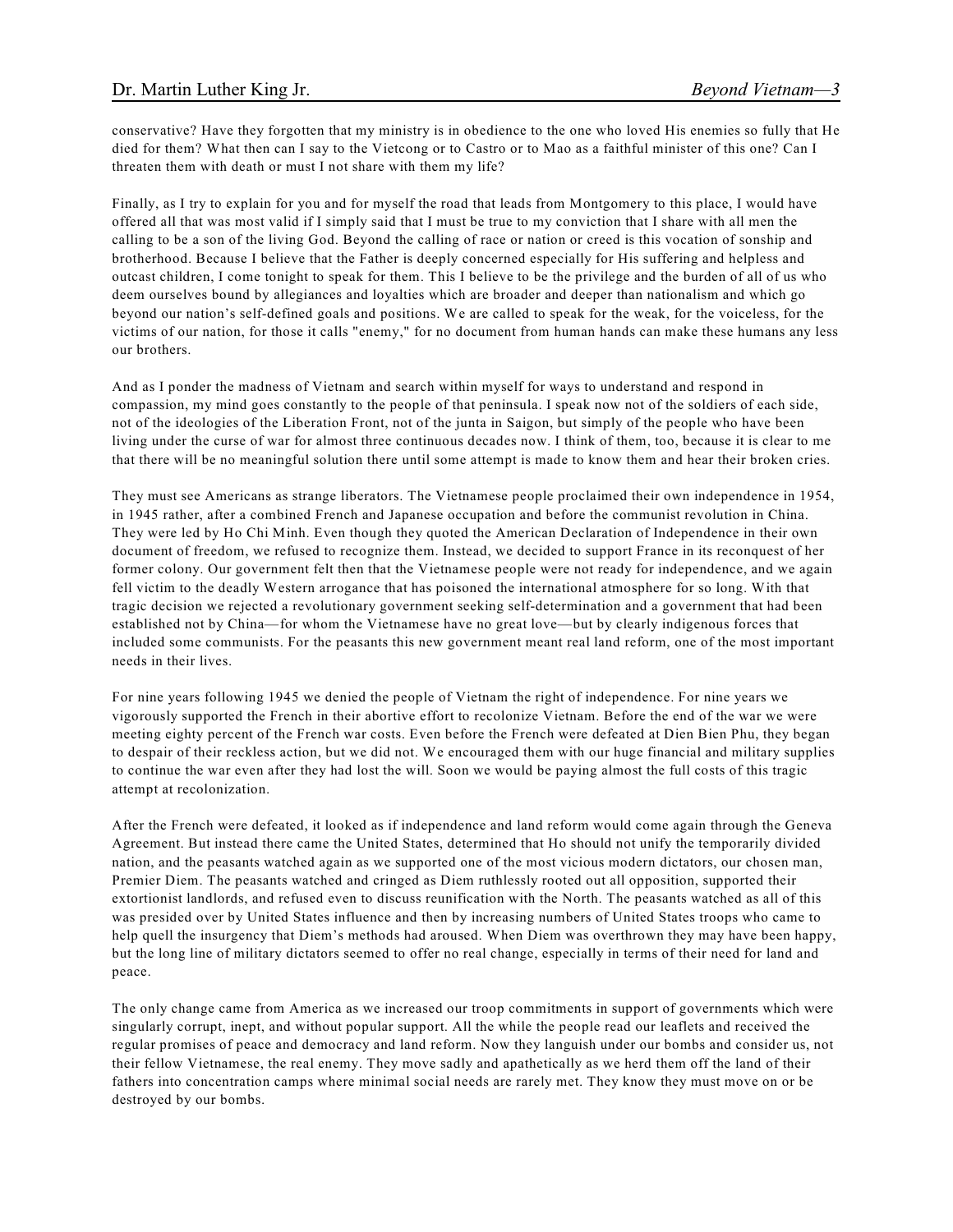## Dr. Martin Luther King Jr. *Beyond Vietnam—4*

So they go, primarily women and children and the aged. They watch as we poison their water, as we kill a million acres of their crops. They must weep as the bulldozers roar through their areas preparing to destroy the precious trees. They wander into the hospitals with at least twenty casualties from American firepower for one Vietcong-inflicted injury. So far we may have killed a million of them, mostly children. They wander into the towns and see thousands of the children, homeless, without clothes, running in packs on the streets like animals. They see the children degraded by our soldiers as they beg for food. They see the children selling their sisters to our soldiers, soliciting for their mothers.

What do the peasants think as we ally ourselves with the landlords and as we refuse to put any action into our many words concerning land reform? What do they think as we test out our latest weapons on them, just as the Germans tested out new medicine and new tortures in the concentration camps of Europe? Where are the roots of the independent Vietnam we claim to be building? Is it among these voiceless ones?

We have destroyed their two most cherished institutions: the family and the village. We have destroyed their land and their crops. We have cooperated in the crushing of the nation's only non-communist revolutionary political force, the unified Buddhist Church. We have supported the enemies of the peasants of Saigon. We have corrupted their women and children and killed their men.

Now there is little left to build on, save bitterness. Soon the only solid physical foundations remaining will be found at our military bases and in the concrete of the concentration camps we call "fortified hamlets." The peasants may well wonder if we plan to build our new Vietnam on such grounds as these. Could we blame them for such thoughts? We must speak for them and raise the questions they cannot raise. These, too, are our brothers.

Perhaps a more difficult but no less necessary task is to speak for those who have been designated as our enemies. What of the National Liberation Front, that strangely anonymous group we call "VC" or "communists"? What must they think of the United States of America when they realize that we permitted the repression and cruelty of Diem, which helped to bring them into being as a resistance group in the South? What do they think of our condoning the violence which led to their own taking up of arms? How can they believe in our integrity when now we speak of "aggression from the North" as if there were nothing more essential to the war? How can they trust us when now we charge them with violence after the murderous reign of Diem and charge them with violence while we pour every new weapon of death into their land? Surely we must understand their feelings, even if we do not condone their actions. Surely we must see that the men we supported pressed them to their violence. Surely we must see that our own computerized plans of destruction simply dwarf their greatest acts.

How do they judge us when our officials know that their membership is less than twenty-five percent communist, and yet insist on giving them the blanket name? What must they be thinking when they know that we are aware of their control of major sections of Vietnam, and yet we appear ready to allow national elections in which this highly organized political parallel government will not have a part? They ask how we can speak of free elections when the Saigon press is censored and controlled by the military junta. And they are surely right to wonder what kind of new government we plan to help form without them, the only party in real touch with the peasants. They question our political goals and they deny the reality of a peace settlement from which they will be excluded. Their questions are frighteningly relevant. Is our nation planning to build on political myth again, and then shore it up upon the power of a new violence?

Here is the true meaning and value of compassion and nonviolence, when it helps us to see the enemy's point of view, to hear his questions, to know his assessment of ourselves. For from his view we may indeed see the basic weaknesses of our own condition, and if we are mature, we may learn and grow and profit from the wisdom of the brothers who are called the opposition.

So, too, with Hanoi. In the North, where our bombs now pummel the land, and our mines endanger the waterways, we are met by a deep but understandable mistrust. To speak for them is to explain this lack of confidence in Western words, and especially their distrust of American intentions now. In Hanoi are the men who led the nation to independence against the Japanese and the French, the men who sought membership in the French Commonwealth and were betrayed by the weakness of Paris and the willfulness of the colonial armies. It was they who led a second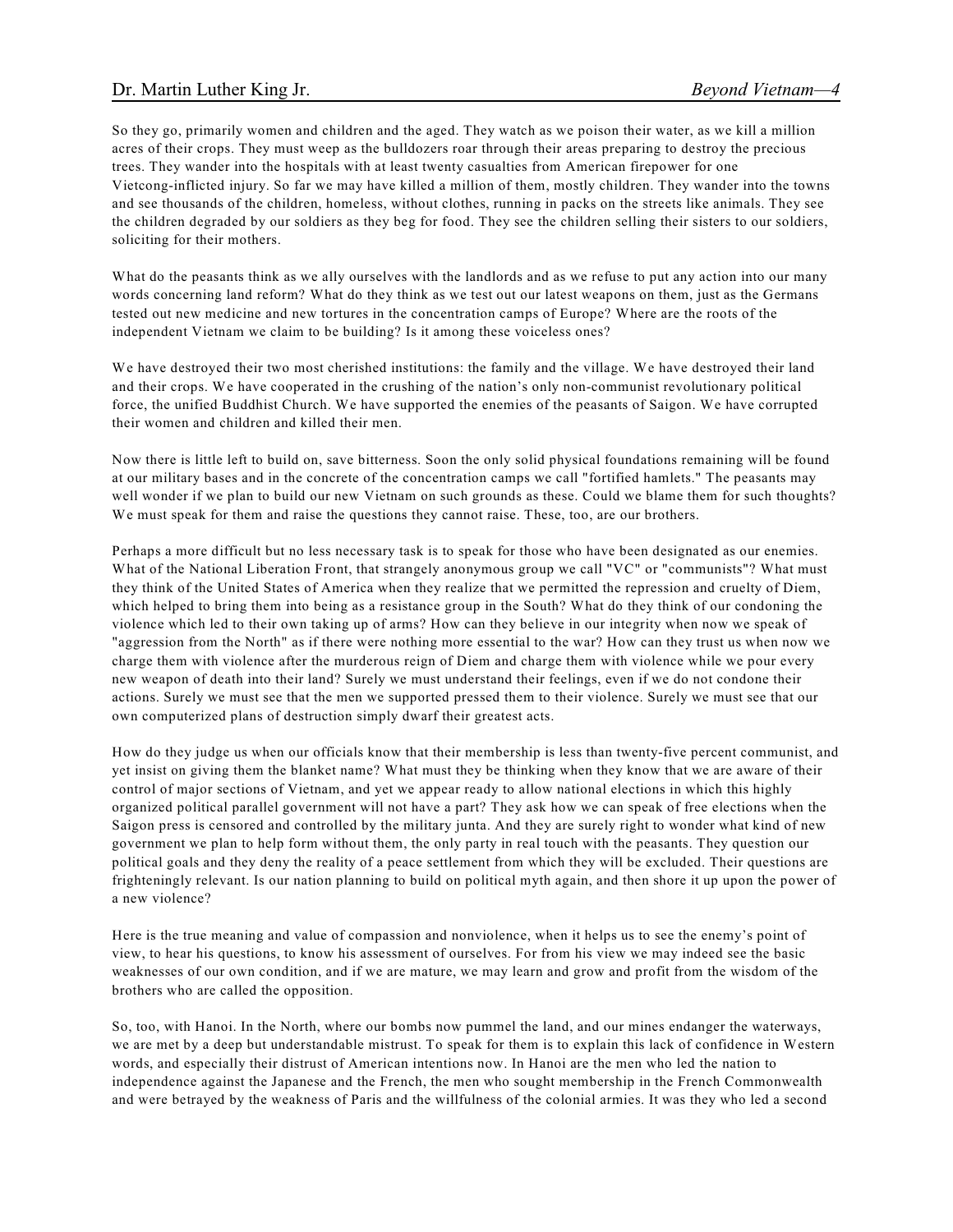## Dr. Martin Luther King Jr. *Beyond Vietnam—5*

struggle against French domination at tremendous costs, and then were persuaded to give up the land they controlled between the thirteenth and seventeenth parallel as a temporary measure at Geneva. After 1954, they watched us conspire with Diem to prevent elections which could have surely brought Ho Chi Minh to power over a united Vietnam, and they realized they had been betrayed again. When we ask why they do not leap to negotiate, these things must be remembered.

Also it must be clear that the leaders of Hanoi considered the presence of American troops in support of the Diem regime to have been the initial military breach of the Geneva Agreement concerning foreign troops, and they remind us that they did not begin to send troops in large numbers and even supplies into the South until American forces had moved into the tens of thousands.

Hanoi remembers how our leaders refused to tell us the truth about the earlier North Vietnamese overtures for peace, how the president claimed that none existed when they had clearly been made. Ho Chi Minh has watched as America has spoken of peace and built up its forces, and now he has surely heard the increasing international rumors of American plans for an invasion of the North. He knows the bombing and shelling and mining we are doing are part of traditional pre-invasion strategy. Perhaps only his sense of humor and of irony can save him when he hears the most powerful nation of the world speaking of aggression as it drops thousands of bombs on a poor, weak nation more than eight hundred, or rather, eight thousand miles away from its shores.

At this point I should make it clear that while I have tried in these last few minutes to give a voice to the voiceless in Vietnam and to understand the arguments of those who are called "enemy," I am as deeply concerned about our own troops there as anything else. For it occurs to me that what we are submitting them to in Vietnam is not simply the brutalizing process that goes on in any war where armies face each other and seek to destroy. We are adding cynicism to the process of death, for they must know after a short period there that none of the things we claim to be fighting for are really involved. Before long they must know that their government has sent them into a struggle among Vietnamese, and the more sophisticated surely realize that we are on the side of the wealthy, and the secure, while we create a hell for the poor.

Somehow this madness must cease. We must stop now. I speak as a child of God and brother to the suffering poor of Vietnam. I speak for those whose land is being laid waste, whose homes are being destroyed, whose culture is being subverted. I speak for the poor of America who are paying the double price of smashed hopes at home, and death and corruption in Vietnam. I speak as a citizen of the world, for the world as it stands aghast at the path we have taken. I speak as one who loves America, to the leaders of our own nation: The great initiative in this war is ours; the initiative to stop it must be ours.

This is the message of the great Buddhist leaders of Vietnam. Recently one of them wrote these words, and I quote:

"Each day the war goes on the hatred increases in the hearts of the Vietnamese and in the hearts of those of humanitarian instinct. The Americans are forcing even their friends into becoming their enemies. It is curious that the Americans, who calculate so carefully on the possibilities of military victory, do not realize that in the process they are incurring deep psychological and political defeat. The image of America will never again be the image of revolution, freedom, and democracy, but the image of violence and militarism."

If we continue, there will be no doubt in my mind and in the mind of the world that we have no honorable intentions in Vietnam. If we do not stop our war against the people of Vietnam immediately, the world will be left with no other alternative than to see this as some horrible, clumsy, and deadly game we have decided to play. The world now demands a maturity of America that we may not be able to achieve. It demands that we admit that we have been wrong from the beginning of our adventure in Vietnam, that we have been detrimental to the life of the Vietnamese people. The situation is one in which we must be ready to turn sharply from our present ways. In order to atone for our sins and errors in Vietnam, we should take the initiative in bringing a halt to this tragic war.

I would like to suggest five concrete things that our government should do immediately to begin the long and difficult process of extricating ourselves from this nightmarish conflict:

Number one: End all bombing in North and South Vietnam.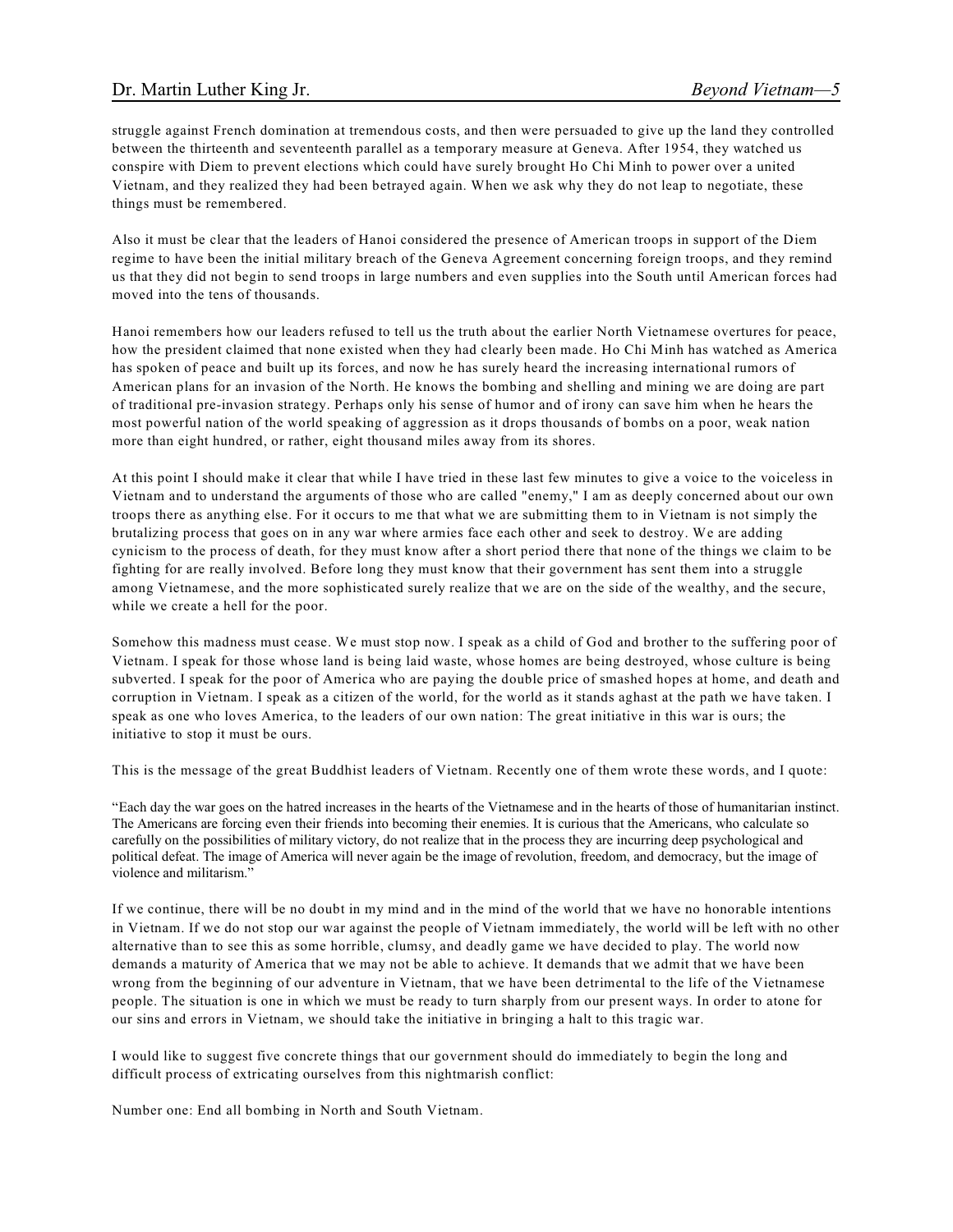Number two: Declare a unilateral cease-fire in the hope that such action will create the atmosphere for negotiation.

Three: Take immediate steps to prevent other battlegrounds in Southeast Asia by curtailing our military buildup in Thailand and our interference in Laos.

Four: Realistically accept the fact that the National Liberation Front has substantial support in South Vietnam and must thereby play a role in any meaningful negotiations and any future Vietnam government.

Five: Set a date that we will remove all foreign troops from Vietnam in accordance with the 1954 Geneva Agreement.

Part of our ongoing commitment might well express itself in an offer to grant asylum to any Vietnamese who fears for his life under a new regime which included the Liberation Front. Then we must make what reparations we can for the damage we have done. We must provide the medical aid that is badly needed, making it available in this country if necessary. Meanwhile, we in the churches and synagogues have a continuing task while we urge our government to disengage itself from a disgraceful commitment. We must continue to raise our voices and our lives if our nation persists in its perverse ways in Vietnam. We must be prepared to match actions with words by seeking out every creative method of protest possible.

As we counsel young men concerning military service we must clarify for them our nation's role in Vietnam and challenge them with the alternative of conscientious objection. I am pleased to say that this is a path now chosen by more than seventy students at my own alma mater, Morehouse College, and I recommend it to all who find the American course in Vietnam a dishonorable and unjust one. Moreover, I would encourage all ministers of draft age to give up their ministerial exemptions and seek status as conscientious objectors. These are the times for real choices and not false ones. We are at the moment when our lives must be placed on the line if our nation is to survive its own folly. Every man of humane convictions must decide on the protest that best suits his convictions, but we must all protest.

Now there is something seductively tempting about stopping there and sending us all off on what in some circles has become a popular crusade against the war in Vietnam. I say we must enter that struggle, but I wish to go on now to say something even more disturbing.

The war in Vietnam is but a symptom of a far deeper malady within the American spirit, and if we ignore this sobering reality, and if we ignore this sobering reality, we will find ourselves organizing "clergy and laymen concerned" committees for the next generation. They will be concerned about Guatemala and Peru. They will be concerned about Thailand and Cambodia. They will be concerned about Mozambique and South Africa. We will be marching for these and a dozen other names and attending rallies without end unless there is a significant and profound change in American life and policy. So such thoughts take us beyond Vietnam, but not beyond our calling as sons of the living God.

In 1957, a sensitive American official overseas said that it seemed to him that our nation was on the wrong side of a world revolution. During the past ten years we have seen emerge a pattern of suppression which has now justified the presence of U.S. military advisors in Venezuela. This need to maintain social stability for our investment accounts for the counter-revolutionary action of American forces in Guatemala. It tells why American helicopters are being used against guerrillas in Cambodia and why American napalm and Green Beret forces have already been active against rebels in Peru.

It is with such activity in mind that the words of the late John F. Kennedy come back to haunt us. Five years ago he said, "Those who make peaceful revolution impossible will make violent revolution inevitable." Increasingly, by choice or by accident, this is the role our nation has taken: the role of those who make peaceful revolution impossible by refusing to give up the privileges and the pleasures that come from the immense profits of overseas investments. I am convinced that if we are to get on the right side of the world revolution, we as a nation must undergo a radical revolution of values. We must rapidly begin, we must rapidly begin the shift from a thing-oriented society to a person-oriented society. When machines and computers, profit motives and property rights, are considered more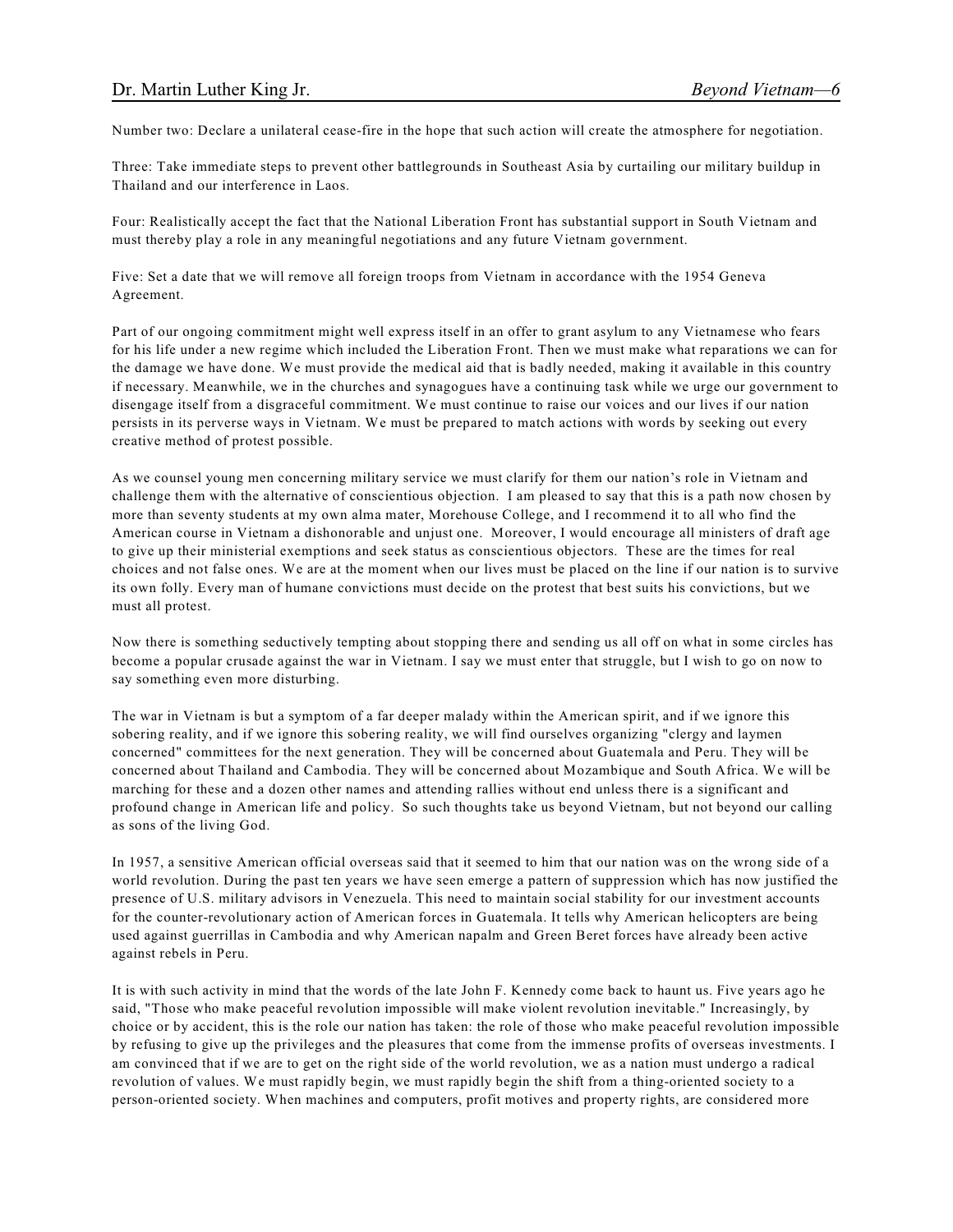important than people, the giant triplets of racism, extreme materialism, and militarism are incapable of being conquered.

A true revolution of values will soon cause us to question the fairness and justice of many of our past and present policies. On the one hand we are called to play the Good Samaritan on life's roadside, but that will be only an initial act. One day we must come to see that the whole Jericho Road must be transformed so that men and women will not be constantly beaten and robbed as they make their journey on life's highway. True compassion is more than flinging a coin to a beggar. It comes to see that an edifice which produces beggars needs restructuring.

A true revolution of values will soon look uneasily on the glaring contrast of poverty and wealth. With righteous indignation, it will look across the seas and see individual capitalists of the West investing huge sums of money in Asia, Africa, and South America, only to take the profits out with no concern for the social betterment of the countries, and say: "This is not just." It will look at our alliance with the landed gentry of South America and say: "This is not just." The Western arrogance of feeling that it has everything to teach others and nothing to learn from them is not just.

A true revolution of values will lay hands on the world order and say of war: "This way of settling differences is not just." This business of burning human beings with napalm, of filling our nation's homes with orphans and widows, of injecting poisonous drugs of hate into the veins of peoples normally humane, of sending men home from dark and bloody battlefields physically handicapped and psychologically deranged, cannot be reconciled with wisdom, justice, and love. A nation that continues year after year to spend more money on military defense than on programs of social uplift is approaching spiritual death.

America, the richest and most powerful nation in the world, can well lead the way in this revolution of values. There is nothing except a tragic death wish to prevent us from reordering our priorities, so that the pursuit of peace will take precedence over the pursuit of war. There is nothing to keep us from molding a recalcitrant status quo with bruised hands until we have fashioned it into a brotherhood.

This kind of positive revolution of values is our best defense against communism. War is not the answer. Communism will never be defeated by the use of atomic bombs or nuclear weapons. Let us not join those who shout war and, through their misguided passions, urge the United States to relinquish its participation in the United Nations. These are days which demand wise restraint and calm reasonableness. We must not engage in a negative anti-communism, but rather in a positive thrust for democracy, realizing that our greatest defense against communism is to take offensive action in behalf of justice. We must with positive action seek to remove those conditions of poverty, insecurity, and injustice which are the fertile soil in which the seed of communism grows and develops.

These are revolutionary times. All over the globe men are revolting against old systems of exploitation and oppression, and out of the wounds of a frail world new systems of justice and equality are being born. The shirtless and barefoot people of the land are rising up as never before. The people who sat in darkness have seen a great light. We in the West must support these revolutions.

It is a sad fact that because of comfort, complacency, a morbid fear of communism, and our proneness to adjust to injustice, the Western nations that initiated so much of the revolutionary spirit of the modern world have now become the arch anti-revolutionaries. This has driven many to feel that only Marxism has a revolutionary spirit. Therefore, communism is a judgement against our failure to make democracy real and follow through on the revolutions that we initiated. Our only hope today lies in our ability to recapture the revolutionary spirit and go out into a sometimes hostile world declaring eternal hostility to poverty, racism, and militarism. With this powerful commitment we shall boldly challenge the status quo and unjust mores, and thereby speed the day when "every valley shall be exalted, and every mountain and hill shall be made low; the crooked shall be made straight, and the rough places plain."

A genuine revolution of values means in the final analysis that our loyalties must become ecumenical rather than sectional. Every nation must now develop an overriding loyalty to mankind as a whole in order to preserve the best in their individual societies.